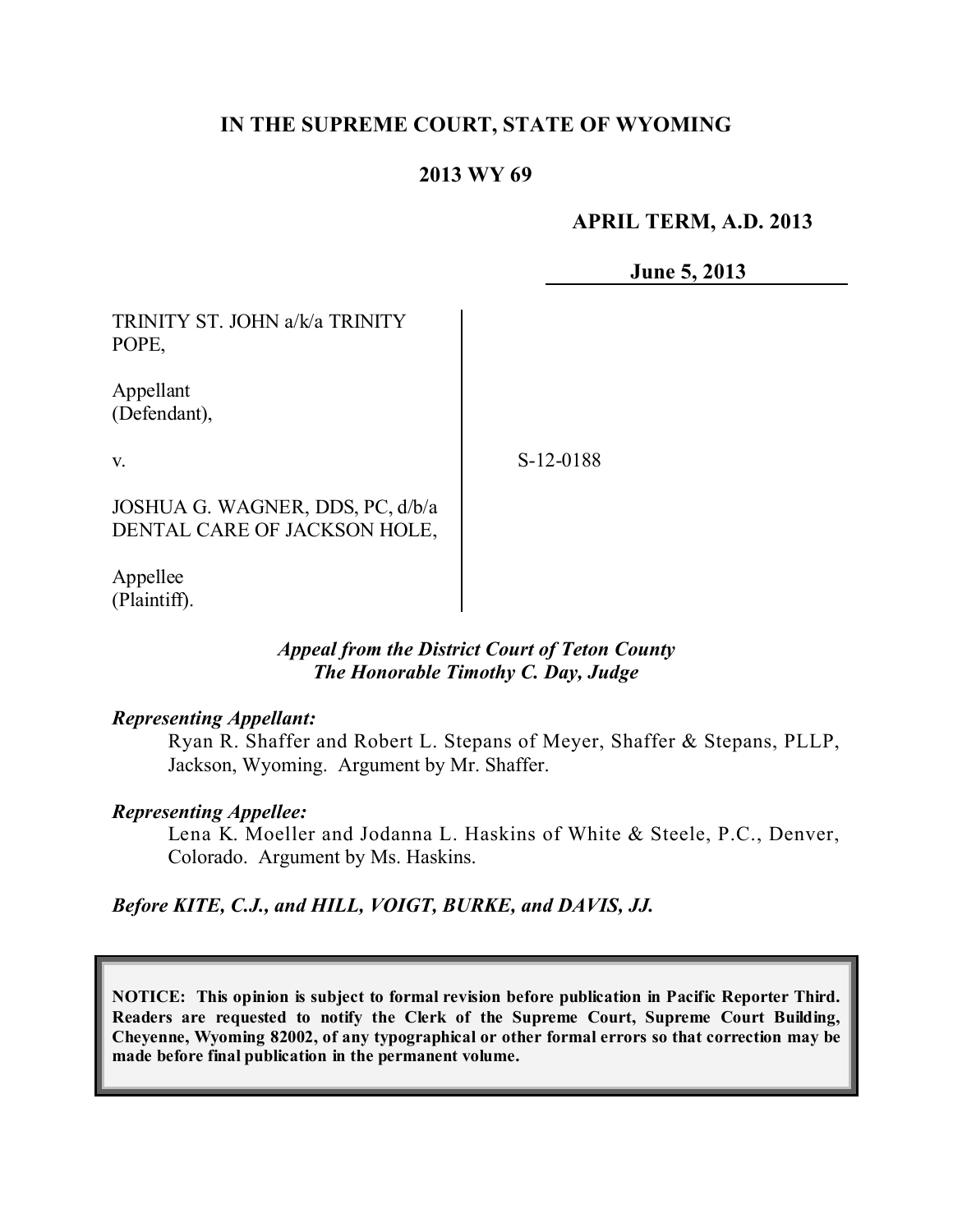## **VOIGT, Justice.**

[¶1] Trinity St. John (the appellant), sought dental care from Dr. Joshua Wagner (the appellee). Following a claim by the appellee alleging breach of contract, the appellant responded with a number of counterclaims, including a claim based on the Wyoming Consumer Protection Act (WCPA). The district court dismissed all of the appellant's claims, ruling that they were time barred by the statute of limitations. The appellant now appeals the dismissal of her WCPA claim. We will reverse.

## **ISSUE**

[¶2] Is a WCPA claim alleging unfair and deceptive trade practices by a dentist subject to Wyoming's two-year professional malpractice statute of limitations?

# **FACTS**

[¶3] On October 19, 2006, the appellee performed dental work on the appellant at a cost of \$7,860. The appellant returned to the appellee's office the next day to make a partial payment on the amount owed, but the appellee's receptionist indicated that only full payment would be accepted. Because the appellant was unable to pay the full cost of the dental services at that time, she was persuaded to apply for a "Care Credit" credit card. She signed a blank application which she returned to the receptionist. The application was soon approved and the appellee charged the credit card in the amount owed. Later, the appellant learned the terms of the credit card included a 22.98% interest rate. If the appellant failed to make the minimum monthly payment or failed to pay the balance in full within one year, the rate would increase to 26.99%. The appellant received additional dental treatment from the appellee.

[¶4] The appellee filed a complaint on June 2, 2009, alleging breach of contract by the appellant for failure to pay for dental services received. Following a number of procedural events unrelated to the issue at hand, the appellant filed a motion for summary judgment on August 24, 2010, arguing that the appellee did not perform the services as stated in his complaint. On August 27, 2010, the appellee attempted to dismiss his action, but the district court ultimately entered an order striking his notice of dismissal because the notice was predated by the appellant's motion for summary judgment.

[¶5] On August 30, 2010, the appellant filed her answer and counterclaims alleging fraud/misrepresentation, negligent misrepresentation, violation of the WCPA, slander, and outrage. In response, the appellee filed a motion to dismiss appellant's counterclaims, alleging the claims were barred by the statute of limitations. The district court agreed with the appellee and granted his motion to dismiss the appellant's counterclaims. The appellant now appeals that decision, but only with regard to the dismissal of her WCPA claim.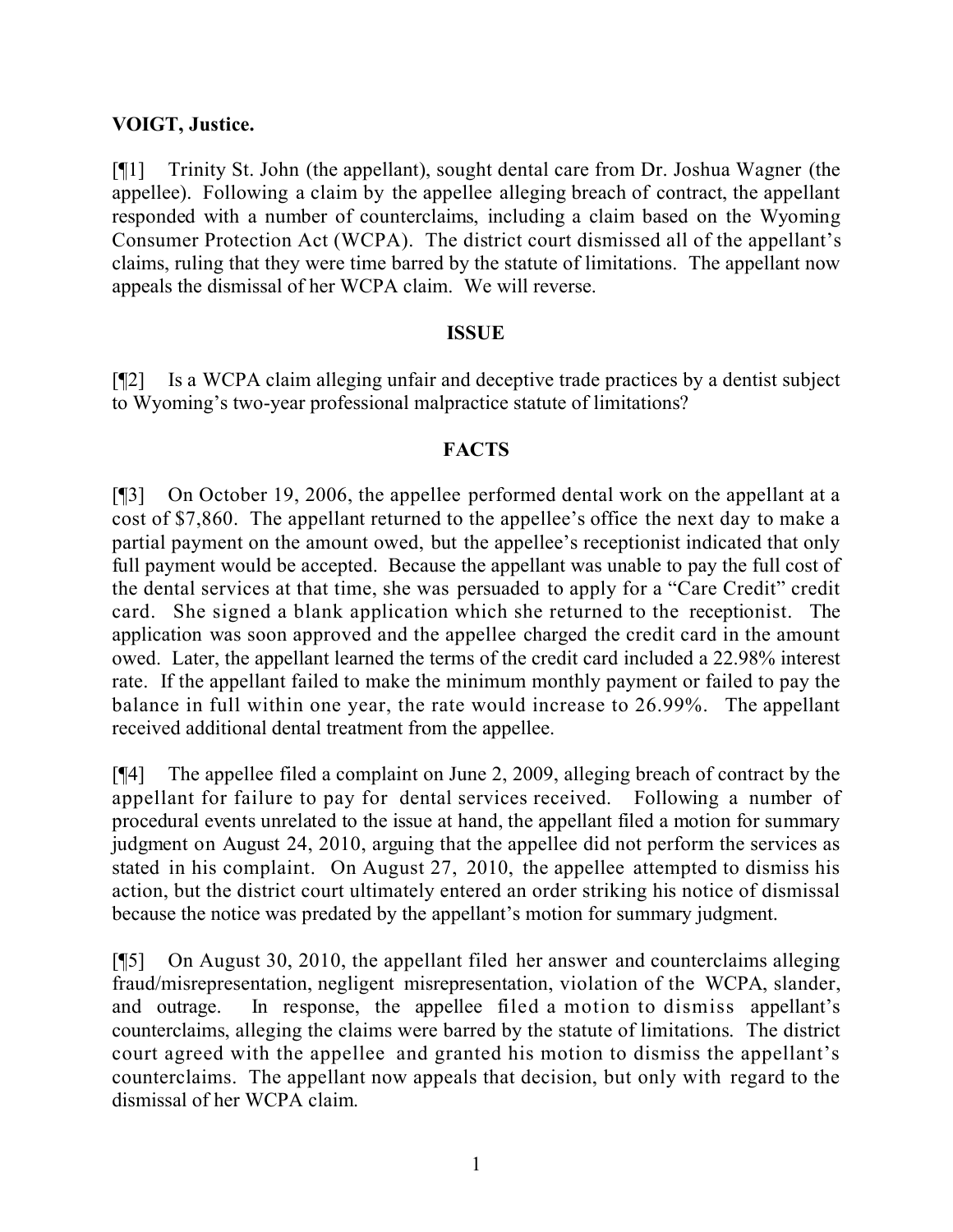#### **STANDARD OF REVIEW**

[¶6] "The application of a statute of limitations is a question of law that is reviewed *de novo*." *DeLoge v. Homar*, 2013 WY 33, ¶ 10, 297 P.3d 117, 120 (Wyo. 2013).

#### **DISCUSSION**

[¶7] The district court determined that the appellant's WCPA counterclaim failed to comply with the following statute of limitations:

> (a) *A cause of action arising from an act, error or omission in the rendering of licensed or certified professional or health care services* shall be brought within the greater of the following times:

(i) Within two (2) years of the date of the alleged act, error or omission, except that a cause of action may be instituted not more than two (2) years after discovery of the alleged act, error or omission, if the claimant can establish that the alleged act, error or omission was:

(A) Not reasonably discoverable within a two (2) year period; or

(B) The claimant failed to discover the alleged act, error or omission within the two (2) year period despite the exercise of due diligence.

Wyo. Stat. Ann. § 1-3-107 (LexisNexis 2011) (emphasis added). The appellee argues that the appellant's WCPA claim is time-barred by the statute because the claim arose out of the appellant's "professional relationship" with the appellee. The phrase "professional relationship" is not, however, found in the above statute. For that reason, the appellee relies upon this Court's holding in *Prokop v. Hockhalter*, 2006 WY 75, 137 P.3d 131 (Wyo. 2006). In that case, Prokop hired a professional hunting guide to take him on a guided bighorn sheep hunt. Prokop terminated the hunt three days after the outing began. *Id*. at  $\P$  4, at 132. Two years and five days later, Prokop filed a claim alleging breach of contract, negligence, and intentional infliction of emotional distress. *Id*. at ¶ 5, at 132-33. Relying upon the two-year statute of limitations applicable to professional services found in Wyo. Stat. Ann. § 1-3-107(a), the federal district court granted summary judgment in favor of the hunting guide. *Id*. at ¶ 5, at 133. Following an appeal, the Tenth Circuit Court of Appeals certified the following questions to this Court: whether the relevant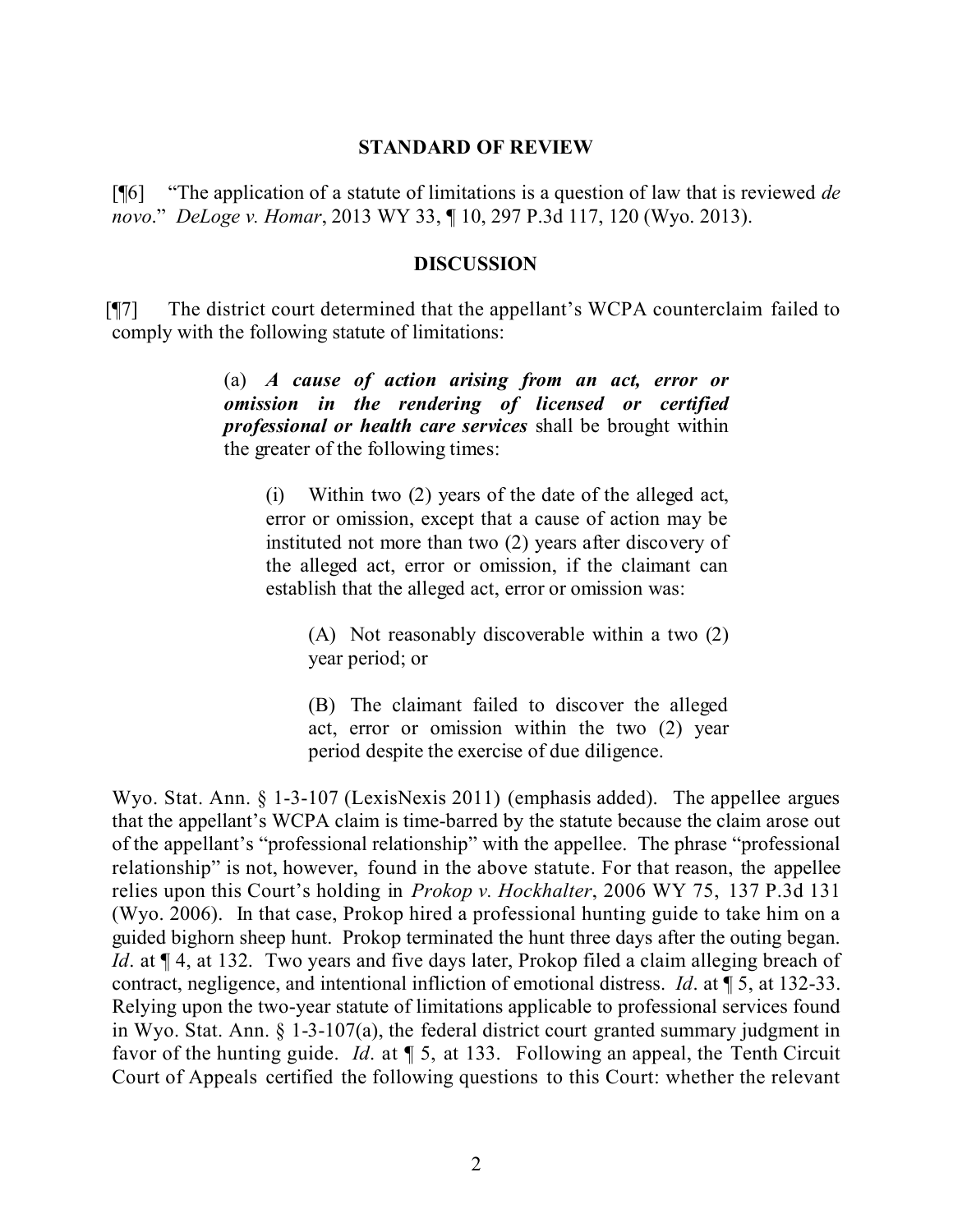statute of limitations applies to actions against professional hunting guides, and, if so, whether it applies to contract claims as well as tort claims. *Id*. at ¶ 1, at 132.

[¶8] After concluding that professional hunting guides qualify as professionals for purposes of Wyo. Stat. Ann. § 1-3-107(a), this Court determined that the statute of limitations at issue applied to contract claims as well as tort claims. *Prokop*, 2006 WY 75, ¶ 16, 137 P.3d at 136. We relied upon a Nebraska Supreme Court case holding that "[i]f all [] claims are based on a single *professional relationship* [] they may not be separated into various parts to allow different periods of limitation to be applied." *Reinke Mfg. Co., Inc. v. Hayes*, 590 N.W.2d 380, 387 (Neb. 1999) (emphasis added). The appellee concludes that, because the appellant's WCPA claim "undoubtedly arises out of her professional relationship" with the appellee, the two-year statute of limitations applies and the claim was properly dismissed.

[¶9] Neither party disputes the fact that dentistry qualifies as a licensed profession. The question before us, therefore, is limited to whether the appellant's WCPA claim arose "from an act, error or omission in the rendering of licensed or certified professional or health care services." Wyo. Stat. Ann. § 1-3-107(a). By contending that Wyo. Stat. Ann. § 1-3-107 is applicable, the appellee misinterprets *Prokop* and construes "professional relationship" to include a broader range of activity than intended by the legislature. The circumstances surrounding the appellant's and the appellee's dispute do, indeed, derive from the fact that the appellant sought the appellee's professional services. All interactions between dentist and patient do not, however, constitute the rendering of professional services under the statute. In *Reinke*, upon which *Prokop* relies, the court determined that application of the two-year statute of limitations would require a determination of whether the professional was "acting in a 'professional' capacity." *Reinke*, 590 N.W.2d at 388.

> In determining whether a particular act is of a professional nature or a professional service, the court must look to the nature of the act itself and the circumstances under which it was performed. *Swassing v. Baum*, 195 Neb. 651, [656,] 240 N.W.2d 24[, 27] (1976). A professional act or service is one arising out of a vocation, calling, occupation, or employment involving specialized knowledge which is attained from often long and intensive preparation and instruction in skills and methods and the scientific, historical, and scholarly principles underlying such skills and methods. *Jorgensen v. State Nat. Bank & Trust*, [255 Neb. 241, 245, 583 N.W.2d 331, 334 (1998)].

*Reinke*, 590 N.W.2d at 388. This is similar to the language of our professional malpractice statute of limitations, which by its terms applies to "a cause of action arising